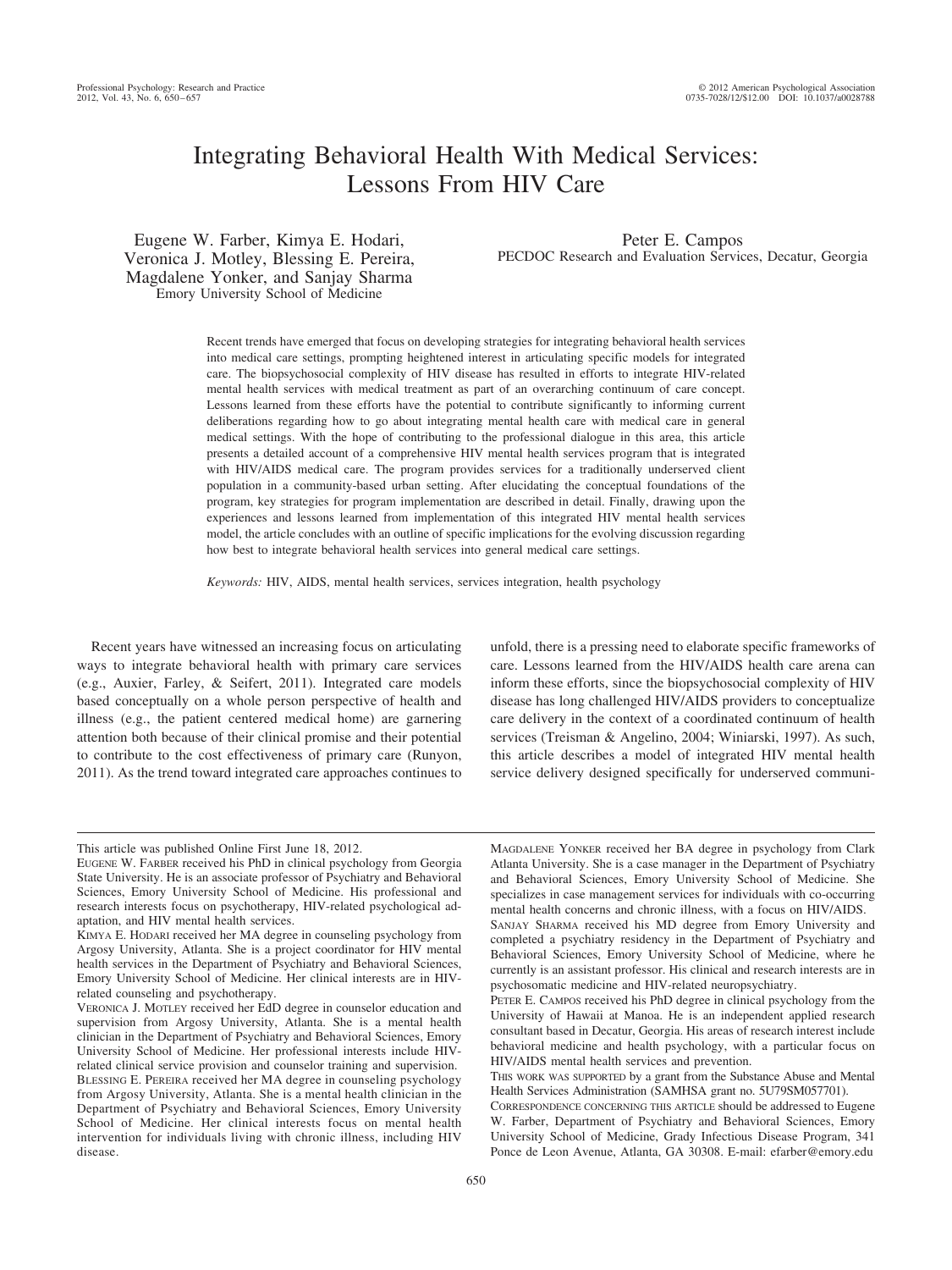ties disproportionately affected by HIV/AIDS. The overarching intent is to contribute to the evolving dialogue on integration of behavioral health services with primary care.

# **Rationale for Integrating Mental Health Services in HIV/AIDS Care**

The emotional toll of HIV/AIDS is reflected in the remarkably high prevalence of co-occurring psychological disorders among those living with the illness. For instance, in one study nearly 50% of a nationally representative sample of individuals living with HIV screened positive for a psychiatric disorder (Bing et al., 2001). Similarly, past-year and past-month prevalence of a psychological disorder diagnosed using criteria from the *Diagnostic and Statistical Manual of Mental Disorders, Fourth edition* (*DSM– IV*; American Psychiatric Association, 1994) in an HIV primary care sample was 50% and 33%, respectively, with 50% of those with past-year and 40% of those with past-month *DSM–IV* diagnoses meeting criteria for more than one diagnosis (Gaynes, Pence, Eron, & Miller, 2008). When not addressed as part of comprehensive HIV clinical management, psychological complications can compromise adherence to HIV treatment (Gonzales, Batchelder, Psaros, & Safren, 2011), contribute to missed medical appointments (Rajabiun et al., 2007), and adversely affect HIV disease progression, including immunological functioning (Leserman, 2008). Clinically significant mental health concerns such as depression also may interfere with uptake of HIV behavioral sexual risk prevention interventions (Safren, Reisner, Herrick, Mimiaga, & Stall, 2010). As such, HIV-related behavioral health interventions have a key role to play in comprehensive HIV/AIDS care, with the extant evidence base demonstrating their benefits for reducing psychological symptoms and enhancing emotional wellbeing, improving medication adherence, and reducing HIV transmission risk behavior (Safren et al., 2009; Scott–Sheldon, Kalichman, Carey, & Fielder, 2008; Sikkema et al., 2010; Treisman & Angelino, 2004).

The national HIV/AIDS strategy (NHAS; Millett et al., 2010), released in 2010, includes a goal to increase service access and improve health outcomes and action steps involving care coordination and collaboration among care providers. In line with this goal is the elaboration of integrated HIV health service models that include mental health programs (for review, see Soto, Bell, & Pillen, 2004). Given the disproportionate impact of the United States HIV epidemic in communities of color, with the greatest burden among African Americans (Centers for Disease Control, 2011; Lansky, Brooks, DiNenno, Heffelfinger, Hall, & Mermin, 2010), ensuring that clinical models are relevant to the service needs of these communities is especially important.

Although an integrated care delivery approach has been recommended for underserved individuals from diverse sociodemographic and cultural backgrounds living with a range of chronic health conditions, including HIV disease (Petersen, Hutchings, Shrader, & Brake, 2011), the published literature includes only a handful of detailed model descriptions for implementing mental health programs within HIV medical care settings. For example, Feingold and Slammon (1993) described a hospital-based linkage model involving a family focused service framework with varying levels of HIV mental health intervention. Stepleman, Hann, Santos, and House (2006) out-

lined a psychological consultation model for HIV medical care settings, and Dodds et al. (2000) reported a standardized method for assessing mental health needs and services planning for women in HIV primary care. With the aim of contributing further to the professional dialogue in this area, and consistent with NHAS priorities, this article describes the Alafia Project, a program that offers a comprehensive spectrum of mental health treatment and wellness services provided by a multidisciplinary clinical team. Funded by a Substance Abuse and Mental Health Services Administration (SAMHSA) HIV mental health services grant, the program is tailored for individuals from underserved communities, with a particular focus on an African American clientele. After articulating the conceptual foundations of the program, the scope of services offered and key program implementation strategies are described. The article concludes with reflections on implementation challenges, lessons learned, and general implications for efforts to integrate behavioral health services within medical care settings.

# **Conceptual Foundations of the Alafia Project Service Approach**

# **Biopsychosocial Perspective**

The biopsychosocial perspective frames patterns of mutual influence across physical/medical, psychological/emotional, social, and psycho-spiritual domains of functioning (Treisman & Angelino, 2004; Winiarski, 1997). Anchored by general systems theory, the biopsychosocial framework highlights relationships among ". . .all the levels of organization pertinent to health and disease, from subatomic particles through molecules, cells, tissues, organs, organ systems, the person, the family, the community, the culture, and ultimately the biosphere" (Engel, 1978, p. 175). Accordingly, biomedical events (e.g., decline in HIV disease immune markers, opportunistic infections, neurocognitive changes, medication side effects) can precipitate psychological distress or exacerbate preexisting psychological susceptibilities while psychological and/or neuropsychiatric conditions may affect HIV disease progression and mortality (Treisman & Angelino, 2004). Psychological factors (e.g., degree of emotional well-being, history of or current psychological disorder, ways of coping, attitudes, health beliefs) influence patterns of HIV-associated emotional adaptation. Psychosocial issues (e.g., limited material and financial resources, stigma, low social support) may contribute to the stress burden of living with HIV and influence access to health-related services as well as medical care retention and adherence. Also, spiritual beliefs can influence HIV-related meaning construction.

# **Client-Centered Care Framework**

Having gained increasing traction in recent years as a framework for health care delivery, a client-centered care orientation incorporates client perspectives on problems and their solutions, considers client values, is collaborative, and encourages the elaboration of a shared understanding between clinician and client of problems and plans for treatment (McCormack et al., 2011). The client-centered care framework injects flexibility into the Alafia Project's service delivery system and encourages clinicians to engage their clients in a collaborative process of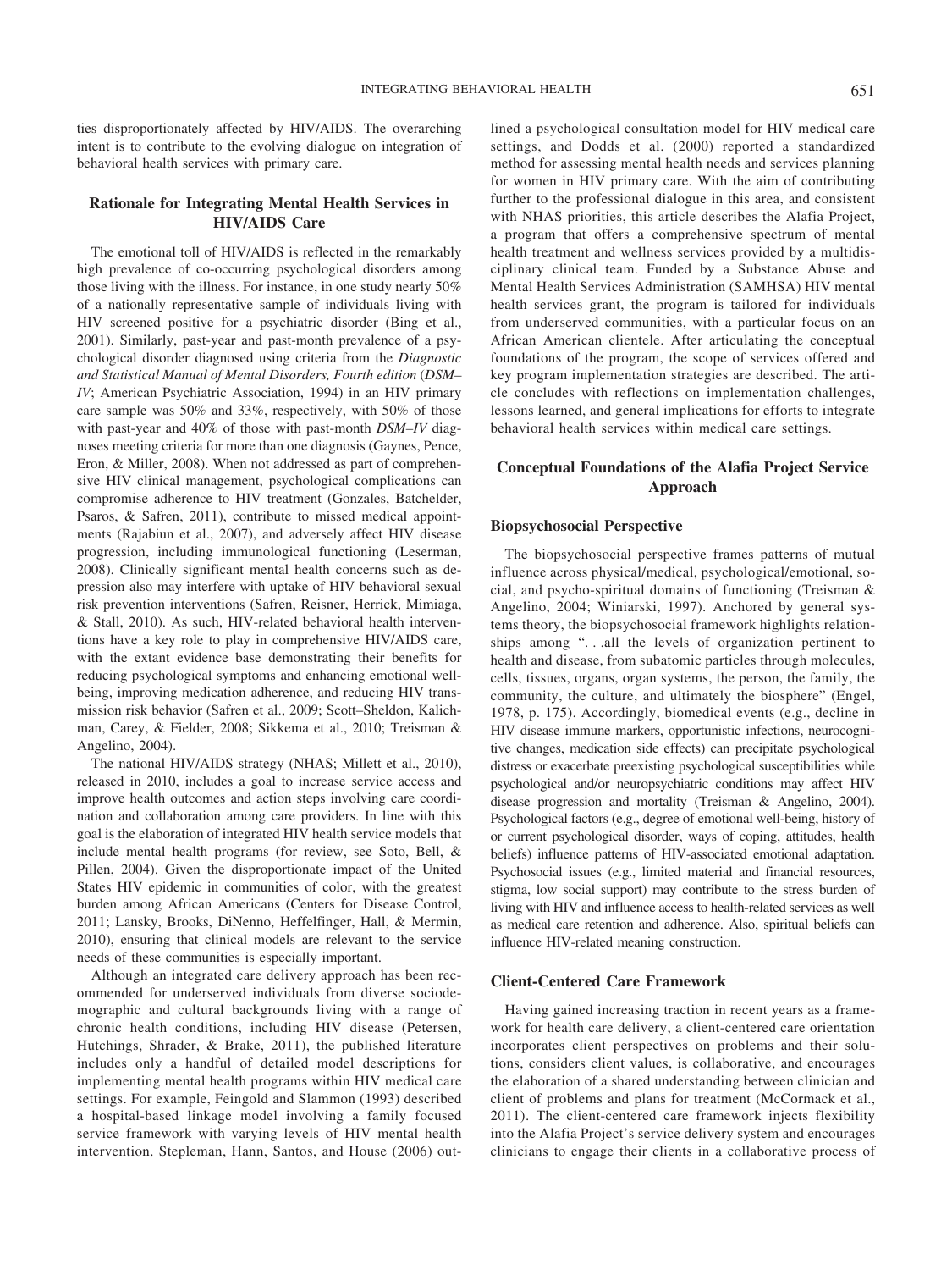decision-making about their care. Consistent with the current evidence base demonstrating the importance of collaboration and consensus building in the treatment process (e.g., Tryon & Winograd, 2011), clinicians routinely ask clients for input and feedback about their experiences of treatment and their appraisals of its effectiveness and relevance in addressing their concerns.

#### **Cultural Intersectionality**

The rich diversity of sociodemographic backgrounds and life experiences represented among individuals living with HIV/ AIDS, along with the spectrum of beliefs, norms, and values that flow from them, cannot be encapsulated in a singular way. As such, the concept of intersectionality (Brown, 2009) guides the Alafia Project's efforts to provide culturally competent care. Intersectionality refers to the ways in which the multiplicity of sociocultural dimensions that comprise a given individual's personal background (e.g., age, gender, race, ethnicity, sexual orientation, national/regional origins, spiritual/religious background, socioeconomic status) converge uniquely to inform that person's social and personal identity and experience. Brown (2009) characterizes intersectionality as the idea that ". . .each of us is more than the most obvious component of our identity and that these mixtures of aspects of self occur in a myriad of ways" (pp. 344 –345). Intersectionality underscores the importance of striving to understand how a client's perceptions, beliefs, attitudes, emotional experience, and behavior are embedded within a richly textured coalescence of multiple diversity characteristics. It also orients clinicians to be reflective about how their own cultural intersectionality informs their

clinical expectations, conceptualizations, relational stances, and intervention approaches in working with clients.

## **The Scope and Flow of Service Delivery**

Anchored by these conceptual foundations, the scope and flow of service delivery is conceptualized broadly along a pathway that begins with client engagement and moves through comprehensive biopsychosocial assessment, services planning, and services types (see Figure 1). Clients may access services via self-referral or by referral from medical providers. In the assessment interview, current problems and concerns are explored along with personal strengths and potentialities, health beliefs, developmental history, mental health treatment history, current and past substance use, HIV and general health history, medical adherence, HIV risk behavior patterns, psychosocial background, and cultural context. Based on assessment findings, the client and clinician collaboratively develop an individualized services plan. The service approach is deliberately flexible so that the optimal type, frequency, and intensity of services can be selected based on clinical need, comfort level, and readiness for participation. As detailed in Figure 1, clinical programming is organized along two tracks. The first track encompasses treatment services for clinically significant psychological concerns or disorders and AIDS-related neurocognitive complications. The second track is comprised of wellness services designed to enhance resilience, coping, and adaptation. Clients can participate in services within one or both of these tracks serially or in combination. For example, a client with depression and housing instability may be offered a combination of individual psychotherapy, medication management, and housing-related case management on the treatment track, and a



*Figure 1.* Scope and flow of services.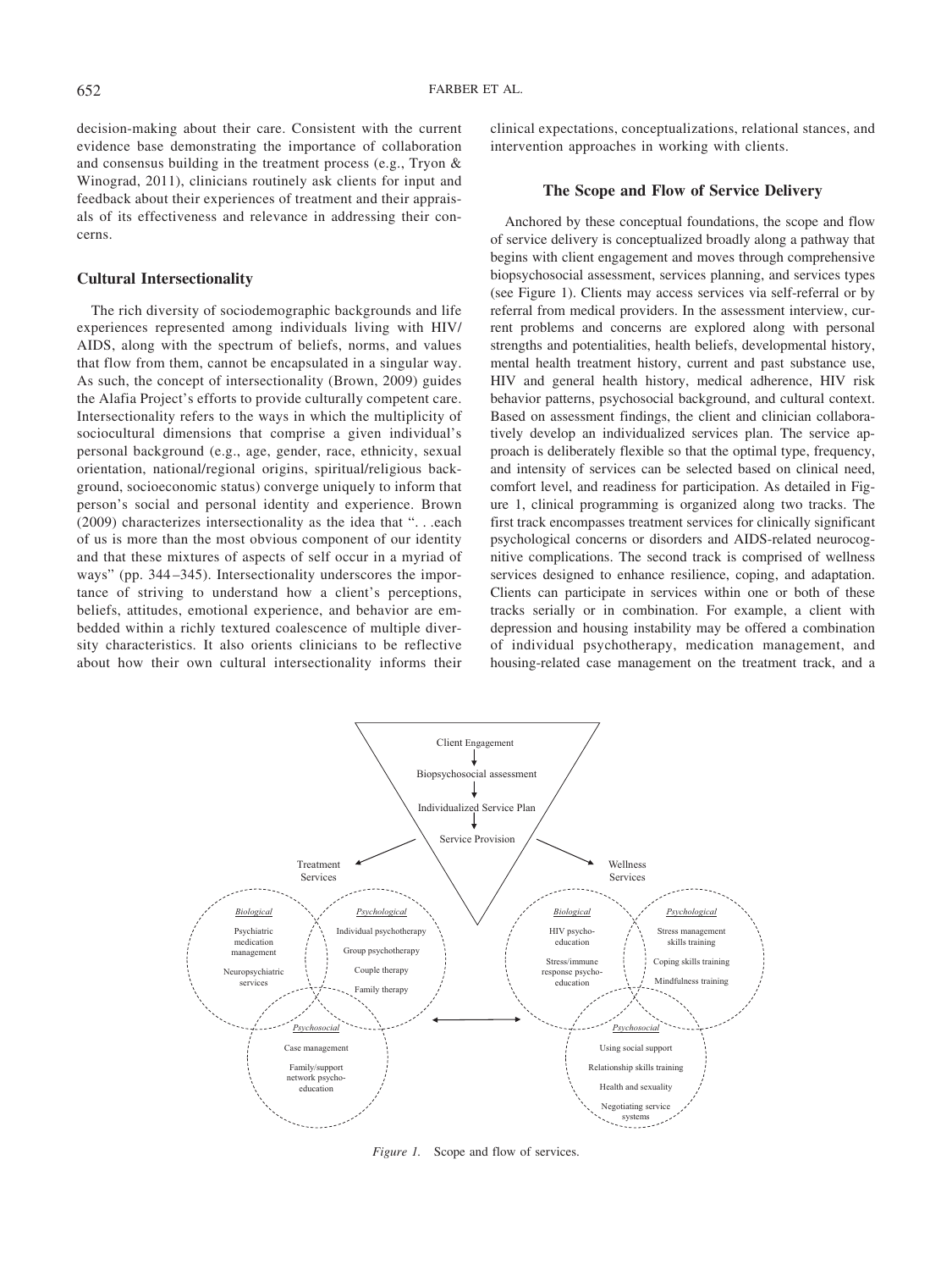mindfulness training group on the wellness track. Co-occurring substance use is addressed in the context of Alafia Project service delivery, although some clients may also require referral to outside community partner agencies for intensive substance use intervention.

# **Key Programmatic Strategies**

#### **Services Integration**

Based in an academic health sciences center, the Alafia Project is colocated (i.e., clients can receive services on-site where they receive their medical services) within three HIV medical care settings in an urban HIV epicenter in the southeastern region of the United States that serve a sociodemographically diverse clientele with traditionally limited access to health care services. These settings include two ambulatory HIV primary care clinics and a general hospital inpatient HIV/AIDS medical specialty service. The Alafia Project team is comprised of a psychologist, psychiatrist, three master's prepared licensed mental health clinicians, and a mental health case manager. Diverse intersecting sociodemographic and cultural identities are represented among the program staff. As Project Director, the psychologist provides administrative oversight of all activities and services. The lead mental health clinician serves as Clinical Director, overseeing and coordinating the activities of the clinical team. Both the Project Director and Clinical Director work with administrative and clinical leadership at each service site to address logistical issues and ensure continuity of service delivery.

Some program elements are not just colocated but embedded seamlessly with medical services, with mental health providers fully integrated as members of transdisciplinary clinical teams. For instance, an Alafia Project clinician works alongside medical providers as a member of an HIV/Oncology specialty clinic team, provides real-time consultation on mental health aspects of care, routinely meets with new clients as part of the clinic enrollment protocol, and coordinates ongoing mental health visits with medical and/or chemotherapy visits.

### **Whole Person Orientation to Service Provision**

In the West African Yoruba culture, *Alafia* is a term for wellbeing that combines the ideals of physical health, peace of mind, strength, prosperity, harmonious relationships, and wisdom. This meaning reflects both the Alafia Project's whole person framework for conceptualizing health and well-being and its aspirational goal of maximizing the adaptive potential of individuals living with HIV disease. Accordingly, the client is understood as a biopsychosocial unity, with a focus on understanding the client's psychological challenges and resources as a totality to ensure full appreciation of both problems and potentialities.

Evolving approaches to HIV care highlight the importance of cultivating personal agency and empowering clients to be informed and active in the self-management of their illness (Swendeman, Ingram, & Rotheram–Borus, 2009). Consistent with this framework, the Alafia Project's service delivery approach combines a traditional psychotherapy focus on reducing symptoms and problems with an emphasis on facilitating active coping and framing personal challenge as an opportunity for psychological growth. The program's evidence-based HIV specific mental health wellness groups, including stress management groups (Antoni, Ironson, & Schneiderman, 2007), also promote adaptive coping and self care.

Informed broadly by a solution-focused model (Greene et al., 2006), the Alafia Project's case management approach focuses on client strengths, skills, and personal resources. Accordingly, the case manager invites the client to view problems as "teachable moments" for illuminating strategies for effectively solving problems, making decisions, advocating for self, and navigating complex systems. Aiming to help clients experience increasing levels of competence, confidence, and autonomy, the case manager seeks an optimal balance between providing emotional and instrumental support and promoting the client's sense of agency in formulating solutions to address social services challenges.

## **Cultivating Culturally Competent Service Delivery**

Guided by the program's foundational orientation to cultural intersectionality (Brown, 2009), providing culturally competent services is viewed as an ongoing process nurtured by a commitment to a clinical attitude of openness, curiosity, and flexibility with respect to similarities and differences in the context of providing care. In seeking to offer services that are both relevant and responsive to the needs and concerns of a richly diverse clientele, priority is placed on creating a culturally responsive and respectful care environment, including both the physical spaces in which care is delivered and the atmosphere of openness and receptivity cultivated by the program's staff. The Alafia Project's foundational emphasis on a collaborative client-centered service delivery approach, along with a focus on supporting client strengths also are key programmatic elements aimed at cultivating culturally competent service delivery. Conceptually, these characteristics are broadly consistent with the framework of the evidence-based Patient-Centered Culturally Sensitive Health Care model (Tucker, Marsiske, Rice, Nielson, & Herman, 2011).

Within a cultural intersectionality framework clinical work involves a dynamic process of inquiry focusing on both similarity and difference in the service of the client's clinical needs and concerns. Concretely, this process requires the clinician substantively to consider the client's psychological life in the context of the intersection of a range of sociodemographic dimensions (e.g., age, gender, race, ethnicity, nationality, sexual orientation, socioeconomic status, language, literacy, and disability). For example, in working with an African American woman with limited financial means referred by a medical provider for behavior characterized as problematically "defensive and uncompromising," the mental health clinician may seek to explore the meaning of these behaviors in the context of multiple intersecting strands of the client's identity in an effort to understand their significance from the client's point of reference (Brown, 2009). One such strand may relate to her role expectations and experiences as a caregiver of an extended family. A second strand may involve her prior experiences with disparities in care and health care system unresponsiveness. A third strand may pertain to the reality that, owing to her socioeconomic situation, this client has few choices for health services. Taking these three intersecting strands together, the clinician may conclude that the behavior that the medical provider perceives as problematic is, from the client's perspective, an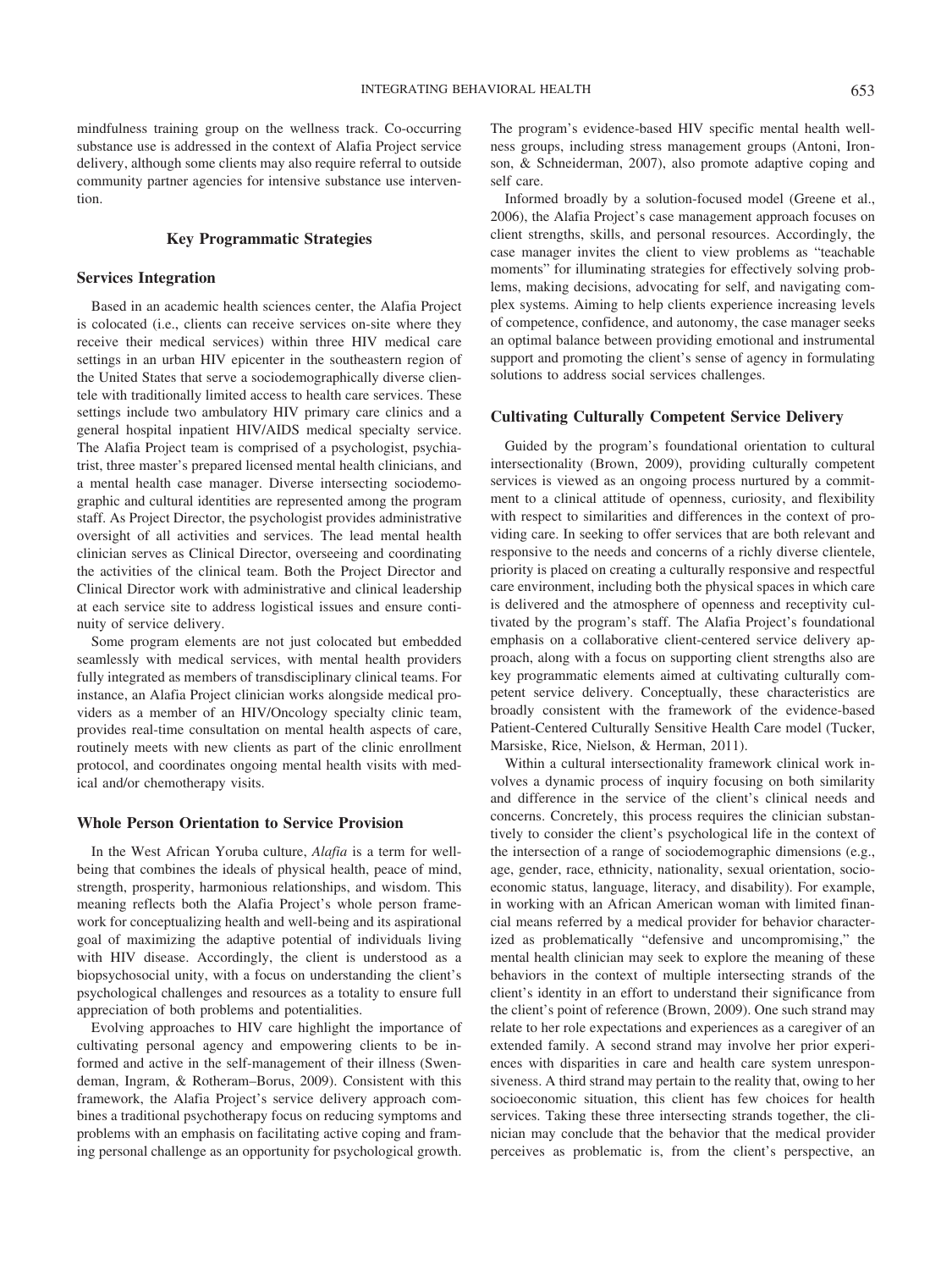expression of self-advocacy. While affirming the client's strengths and resilience in this regard, the clinician may also invite her to explore collaboratively alternative ways of perceiving and engaging with the medical provider that might better serve her wish to be her own advocate. Similarly, with the client's permission, the clinician might confer with the medical provider regarding alternative ways of understanding and responding to the client's behavior.

While men and women living with HIV share many common experiences, there are certain gender specific themes that are important to address in the context of clinical work. For instance, many women living with HIV describe challenges in balancing needs for self-care with familial, community, and societal expectations relative to traditional caregiver roles. Emotional concerns associated with these challenges are the focus of a time-limited Alafia Project women's group that explores self-esteem regulation, relationships, self-assertion, negotiating safer sex practices, spirituality, and HIV medication adherence using both cognitive and experiential exercises. Artistic expression also is utilized as a vehicle to facilitate self-exploration. An overarching aim of this group is to encourage participants, many of whom feel compelled to attend to the needs of others in their daily lives at considerable personal expense, to take time to focus on themselves in a reflective way. This group also provides an avenue for cultivating social support networks. Toward this end, periodic "alumni groups" are held, with participants from previous cohorts invited to attend.

Mental health stigma is a well-known challenge to engaging clients in mental health services, the impact of which may be influenced to varying degrees by sociocultural background (Brown, Conner et al., 2010; Ojeda & McGuire, 2006). Some clients may experience seeking help and counsel from individuals outside of the usual support systems of family, close friends, and community networks as inconsistent with cultural norms or values, causing uneasiness and caution about accepting a mental health services referral. While the very presence of on-site mental health services in HIV medical care settings tends to have a normalizing impact for some clients, the Alafia Project offers specific programming aimed at reducing stigma-related barriers to care. A key example is the Wellness Series, an ongoing program of monthly drop-in presentations conducted by Alafia Project staff, medical providers, and/or community volunteer experts covering such topics as HIV health and self-care, art therapy, music therapy, laughter yoga, stress and relaxation, healthy cooking and nutrition, and accessing community social service resources. These sessions not only provide information and experiential learning opportunities but aim to reduce stigma by broadening client perceptions of the potential scope and relevance of mental health services for overall health and well-being.

Because of the stress burden of HIV stigma, along with its associations with reduced medical care access and adherence (Sayles, Wong, Kinsler, Martins, & Cunningham, 2009) as well as decreased likelihood of retention in mental health care (Reece, 2003), the Alafia Project also has developed services targeting HIV stigma concerns. One example is the "Between Us" women's group, a weekly 10-session group focused on reducing stigmaassociated social isolation, increasing social connectedness and self-care, and, importantly, exploring disclosure as a positive coping strategy in a confidential and supportive environment. Because participants are apprehensive about disclosure of their HIV status,

the group meets after regular clinic hours and group members can decide whether or not to identify themselves by name to fellow participants.

A key avenue for cultivating culturally competent service delivery involves inclusion of a consumer voice in program operations. This is accomplished via informal client feedback, ongoing monitoring of client perceptions of care in the context of service provision, consumer needs assessments and satisfaction surveys, and the activities of the Alafia Project's Consumer Advisory Board (CAB). Meeting monthly, the CAB is comprised of consumer volunteers who are both sociodemographically and clinically representative of the clients receiving services through the program. The CAB operates within a framework of bylaws formally established by the members that specify the requirements for CAB membership, meeting structure and procedures, and elections and terms of CAB officers (chair, cochair, secretary, and parliamentarian). The mental health case manager serves as the staff CAB liaison, providing logistical support and consultation when requested by the CAB to address challenges and concerns as they arise. Along with offering consumer perspectives on program design, planning, and service provision, CAB participants actively work to challenge client misconceptions about the purposes and uses of mental health services, often with the result that reluctant peers are increasingly open to utilizing these services. In addition to the substantial and wide-ranging contributions that the CAB makes to the program, CAB service frequently confers a sense of accomplishment and empowerment for consumer volunteers.

#### **Collaboration in Service Delivery**

**Intrateam collaboration.** While each client receiving Alafia Project services has a designated primary mental health provider, service delivery is fundamentally a collective effort. Professional role boundaries are "semipermeable" in that multiple staff may have varying levels of involvement in the care of a given client within the purview of their assigned clinical responsibilities and domains of professional expertise. For instance, a primary mental health provider may enlist colleagues to assist in managing a client crisis or an especially complex clinical situation. This approach contributes to a sense of shared clinical responsibility with clear benefits for clients, and permits the emotional impact of high intensity clinical circumstances to be absorbed by a mutually supportive clinical team rather than by a single clinician alone. Psychiatry services also are delivered collaboratively, with the psychiatrist and primary mental health provider frequently meeting together with the client. This approach confers the advantage of real-time care coordination between the primary mental health clinician and psychiatrist on behalf of the client, and also helps ease the apprehension some clients experience in meeting with a psychiatrist, particularly for the first time, thereby mitigating a potential barrier to care.

**Collaboration with the medical team.** Ongoing collaboration with medical staff as a part of routine client care is a key advantage of the colocation of mental health services in medical care settings. The presence of Alafia Project clinicians in the same clinics (and in some instances the same clinic hallways) as medical providers permits face-to-face care coordination in real time. As these collaborations have become a normative aspect of service delivery, even new medical providers quickly incorporate these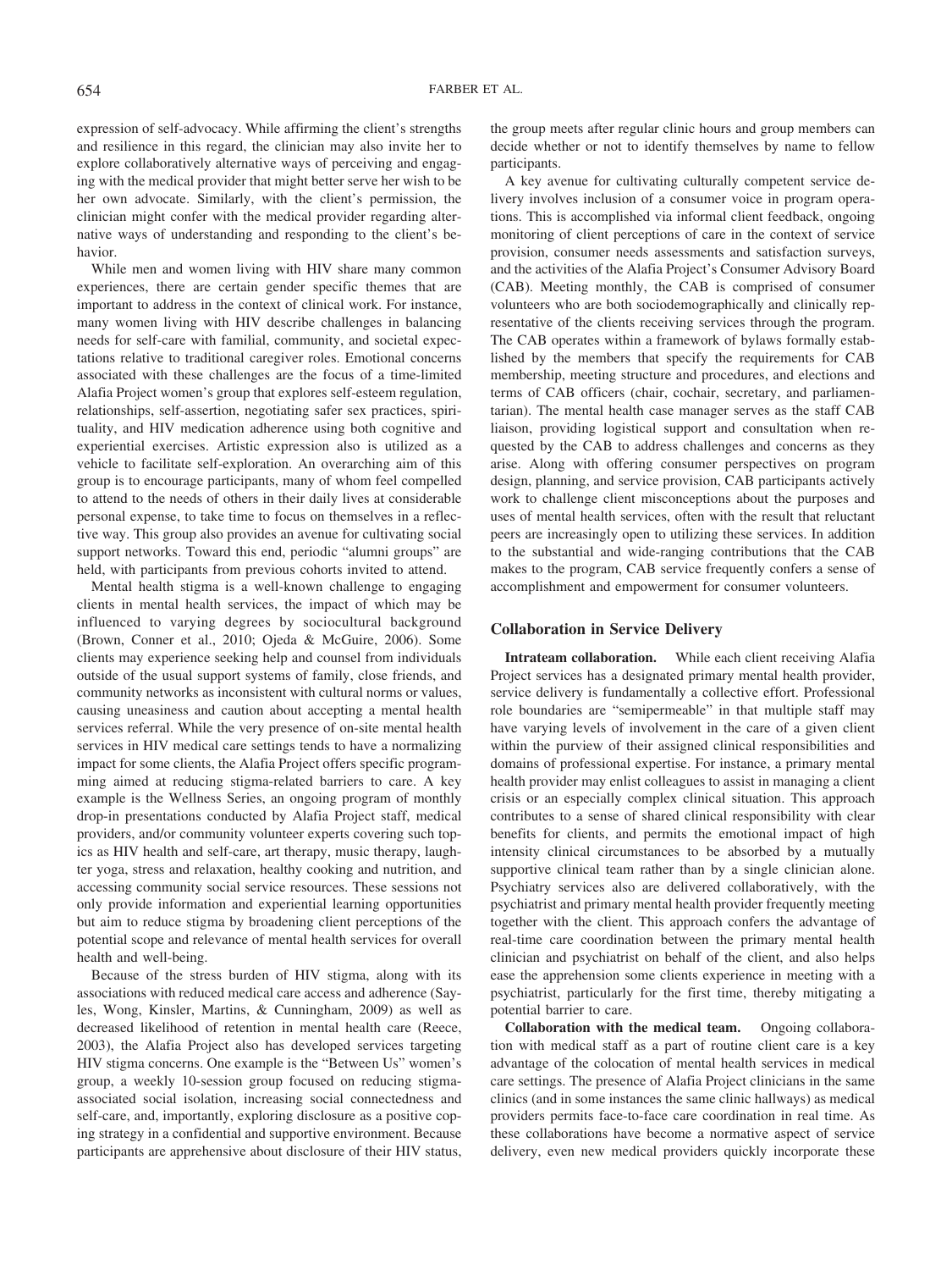collaborative strategies into their clinical routines. Significantly, even when not making formal referrals, medical providers frequently ask for input from their mental health colleagues about how best to communicate with their clients, address psychological concerns in the context of routine medical visits, or manage the challenges and stresses of working with particular clients or clinical situations.

# **Prioritizing the Professional Development of the Mental Health Team**

Given the biopsychosocial complexity and intensity of HIVrelated clinical service delivery, professional development activities for mental health team members are incorporated into program operations both to enhance client services and mitigate staff burnout risk. These activities are voluntary and well attended by staff. Specifically, the Clinical Director offers weekly individual and group peer supervision for the clinicians and the case manager, and also holds weekly clinical team meetings with a focus both on clinical issues and staff attunement to work-related self-care. The Project Director convenes a monthly meeting where staff members discuss ongoing program operations and introduce ideas for innovations in the clinical service model. Team members also participate in annual retreats that afford opportunities to pause and reflect on program functioning as a whole and consider future directions.

Significantly, relationships among program staff have evolved over time to include shared participation in social activities outside of the work environment and in marking life milestones such as birthdays and weddings. Research suggests that shared professional activities, social activities, and life events all contribute meaningfully to sustaining health care teams (Brown, Lewis et al., 2010). Consistent with this finding, the Alafia Project team has enjoyed remarkable longevity, with high staff retention, cohesion, and a sense of shared ownership and mutual responsibility for program services, activities, and client care.

### **Challenges in Program Implementation**

Alafia Project implementation has not been without logistical, systemic, and clinical challenges. Logistically, coordinating medical and mental health visits has necessitated flexibility in accommodating clients arriving late for mental health appointments when their medical visits run longer than expected. Since medical exam room areas are not designed with the privacy requirements for mental health service delivery in mind, finding the appropriate space to see clients is sometimes challenging. To address this problem, nearby offices proximal to medical exam room areas are used to ensure client privacy for mental health visits. Early efforts to offer in-hospital psychotherapy services for clients receiving inpatient AIDS-related medical care were significantly challenged by privacy concerns along with the fact that the majority of these clients were too acutely medically ill to make effective use of such services. As a result, the service emphasis shifted from providing in-hospital intervention to offering case management aimed at linking in-need clients to Alafia Project services upon hospital discharge.

Developing optimal transdisciplinary systems for care coordination has been an evolving process. For instance, early on mental health and medical staff had to learn how best to coordinate efforts so they did not work at cross purposes or unnecessarily duplicate services. As such, clarification of professional boundaries and role specification was a key early focus of planning meetings. In-services provided for medical staff by Alafia Project clinicians also helped to clarify roles, responsibilities, and expectations regarding mental health aspects of care. Also early on, Alafia Project clinicians struggled at times to keep up with the large number of requests by medical providers to see clients immediately for mental health evaluations. Over time, criteria for evaluating mental health acuity were developed to help medical providers distinguish clients with emergent immediate needs from those who could wait for a scheduled appointment. Overall, cultivating mutuality, good will, and a sense of shared responsibility in relationships with medical administrators and staff has been essential to programmatic success.

An ongoing clinical challenge pertains to engaging and retaining clients identified by medical providers as needing mental health services and yet reluctant to utilize these services because of stigma-related barriers. As noted earlier, one focus of the program's mental health wellness services has been to provide avenues for mental health services engagement that clients may experience as less stigmatizing than traditional service approaches. In some instances where clients are unwilling to engage directly in mental health treatment, Alafia Project clinicians work as consultants to guide medical providers in managing behavioral complications. An additional clinical challenge involves occasions where mental health-related client–system conflicts arise that generate significant barriers to care by creating staff splits among the medical team. Over time, a process has been developed for a systemic response directed by Alafia Project clinicians who facilitate a joint meeting with the client and medical staff to discuss concerns, clarify roles and expectations, and specify plans for managing conflicts as they arise.

# **Conclusions: Lessons for Integrating Mental Health Services in Medical Settings**

HIV mental health specialty programs integrated within HIV medical settings have, in many respects, anticipated current trends in the health care system as a whole toward integrating mental health service delivery into medical care settings. As one example of such a program, the Alafia Project employs a conceptual and operational framework that is portable and can be applied readily to the development of integrated mental health programs within a broad range of medical care settings. With this in mind, and recognizing that there are innumerable potential pathways for developing integrated services approaches, several key lessons from the Alafia Project are highlighted with the hope that these might be helpful to future work in this area.

First, where possible, it is immensely valuable to articulate a core set of conceptual or theoretical principles from which can flow programmatic aims, structures, and intervention strategies. The biopsychosocial, client-centered, and cultural intersectionality concepts framed all aspects of the Alafia Project's implementation, including its design and clinical programs.

Second, achieving services integration requires active collaboration with key stakeholders in designing and implementing the program, including consumers and members of medical teams.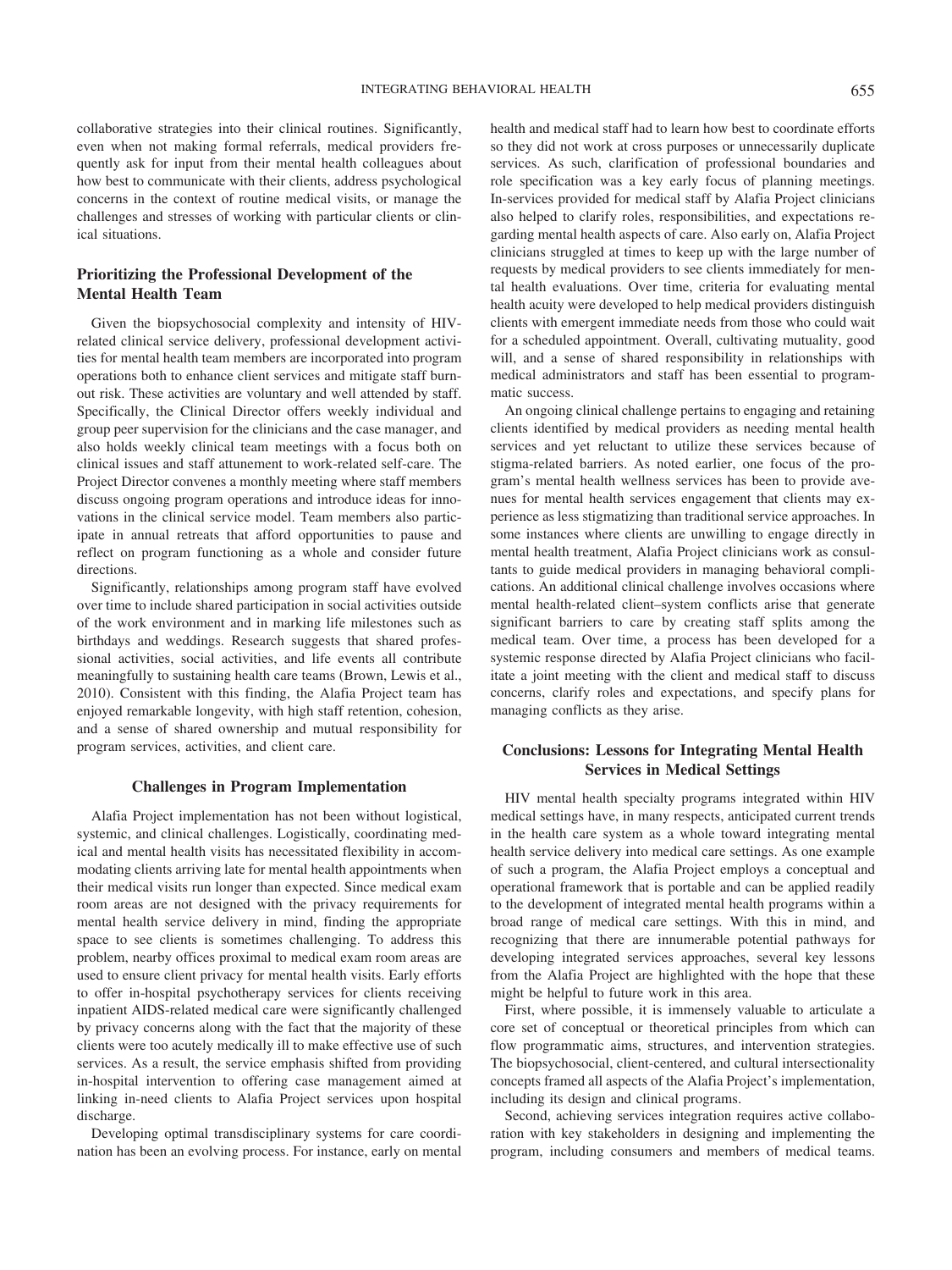Among the strengths of an integrated care approach is the opportunity to solicit multiple viewpoints regarding what is needed and valued in a particular setting. Consumer input is invaluable and mutually enriching both for the program and for the consumers themselves. Seeking input from medical team members also is critical to ensuring the success of service delivery and for building genuinely collaborative professional relationships on behalf of clients.

Third, it is important to broaden traditional concepts of the purposes and reach of mental health services in ways that reflect a whole person view of the individual as a biopsychosocial unity. From this perspective, while offering evidence-based interventions to treat psychological disorders remains important, programming also must focus on the role of mental health services relative to prevention of health problems and sustaining health and wellbeing.

Fourth, prioritizing a culturally responsive framework for services delivery is essential for providing integrated care. Careful attention should be paid to how program policies and procedures, the physical environment in which services are provided, clinical staffing, program brochures and literature, and the range and types of clinical services provided are responsive to the needs and concerns of an increasingly culturally diverse clientele.

Fifth, the quality of program services delivery hinges on the quality of relationships among staff members and their professional readiness for what is routinely experienced as high stress work. Actively and intentionally supporting staff relationships and professional development is crucial, as is taking time to cultivate relationships with transdisciplinary medical colleagues to ensure smooth collaboration in service delivery. As relationships between Alafia Project staff and their transdisciplinary medical colleagues have evolved, mutual appreciation for the activities and roles of each has deepened, including perceptions by medical providers of the value added by the presence of on-site mental health service providers.

Although beyond the scope and focus of this article, it is important to acknowledge challenges related to funding and program sustainability and their implications for the feasibility, staffing, size, and breadth of a mental health services program operating within a medical care setting. In recent years, SAMHSA has been a resource for grant support for developing programs focusing on primary and behavioral health integration. The emergence of patient-centered medical homes may yield additional opportunities for supporting this work. Where feasible, integrating mental health and medical services has significant advantages that can enhance a client's experience of care and improve health and well-being.

#### **References**

- American Psychiatric Association. (1994). *Diagnostic and Statistical Manual of Mental Disorders* (4th ed.). Washington, DC: Author.
- Antoni, M. H., Ironson, G., & Schneiderman, N. (2007). *Cognitivebehavioral stress management for individuals living with HIV: Facilitator guide.* Oxford, UK: Oxford University Press.
- Auxier, A., Tillman, F., & Seifert, K. (2011). Establishing an integrated care practice in a community health center. *Professional Psychology: Research and Practice, 42,* 391–397. doi:10.1037/a0024982
- Bing, E. G., Burnham, M. A., Longshore, D., Fleishman, J. A., Sherbourne, C. D., London, A. S., . . . Shapiro, M. (2001). Psychiatric disorders and

drug use among human immunodeficiency virus-infected adults in the United States. *Archives of General Psychiatry, 58,* 721–728. doi: 10.1001/archpsyc.58.8.721

- Brown, C., Conner, K. O., Copeland, V. C., Grote, N., Beach, S., Battista, D., & Reynolds, C. F., III. (2010). Depression stigma, race, and treatment seeking behavior and attitudes. *Journal of Community Psychology, 38,* 350 –368. doi:10.1002/jcop.20368
- Brown, J. B., Lewis, L., Ellis, K., Beckhoff, C., Stewart, M., Freeman, T., & Kasperski, M. J. (2010). Sustaining primary health care teams: What is needed? *Journal of Interprofessional Care, 24,* 463– 465. doi:10.3109/ 13561820903417608
- Brown, L. S. (2009). Cultural competence: A new way of thinking about integration in therapy. *Journal of Psychotherapy Integration, 19,* 340 – 353. doi:10.1037/a0017967
- Centers for Disease Control. (2011). *HIV surveillance report, 2009* (p. 21). Atlanta, GA: Author
- Dodds, S., Blaney, N. T., Nuehring, E. M., Blakley, T., Lizzotte, J. M., Potter, J. E., & O'Sullivan, M. J. (2000). Integrating mental health services into primary care for HIV-infected pregnant and non-pregnant women: Whole Life - a theoretically derived model for clinical care and outcomes assessment. *General Hospital Psychiatry, 22,* 251–260. doi: 10.1016/S0163-8343(00)00090-6
- Engel, G. L. (1978). The biopsychosocial model and the education of health professionals. *Annals of the New York Academy of Sciences, 310,* 169 –187. doi:10.1111/j.1749-6632.1978.tb22070.x
- Feingold, A., & Slammon, W. R. (1993). A model integrating mental health and primary care services for families with HIV. *General Hospital Psychiatry, 15,* 290 –300. doi:10.1016/0163-8343(93)90021-F
- Gaynes, B. N., Pence, B. W., Eron, J. J., & Miller, W. C. (2008). Prevalence and comorbidity of psychiatric diagnoses based on reference standard in an HIV+ patient population. *Psychosomatic Medicine*, 70, 505–511. doi:10.1097/PSY.0b013e31816aa0cc
- Gonzales, J. S., Batchelder, A. W., Psaros, C., & Safren, S. A. (2011). Depression and HIV/AIDS treatment nonadherence: A review and metaanalysis. *Journal of Acquired Immune Deficiency Syndrome, 58,* 181– 187.
- Greene, G. J., Kondrat, D. C., Lee, M. Y., Clement, J., Siebert, H., Mentzer, R. A., & Pinnell, S. R. (2006). A solution-focused approach to case management and recovery with consumers who have a severe mental disability. *Families in Society, 87,* 339 –350.
- Lansky, A., Brooks, J. T., DiNenno, E., Heffelfinger, J., Hall, H. I., & Mermin, J. (2010). Epidemiology of HIV in the United States. *Journal of Acquired Immune Deficiency Syndromes, 55,* S64 –S68. doi:10.1097/ QAI.0b013e3181fbbe15
- Leserman, J. (2008). Role of depression, stress, and trauma in HIV disease progression. *Psychosomatic Medicine, 70,* 539 –545. doi:10.1097/ PSY.0b013e3181777a5f
- McCormack, L. A., Treiman, K., Rupert, D., Williams–Piehota, P., Nadler, E., Arora, N. K., . . . Street, Jr., R. L. (2011). Measuring patient-centered communication in cancer care: A literature review and the development of a systematic approach. *Social Science & Medicine, 72,* 1085–1095. doi:10.1016/j.socscimed.2011.01.020
- Millett, G. A. Crowley, J. S., Koh, H., Valdiserri, R. O., Frieden, T., Dieffenbach, C. W., ... Fauci, A. S. (2010). A way forward: The national HIV/AIDS strategy and reducing HIV incidence in the United States. *Journal of Acquired Immune Deficiency Syndrome, 55,* S144 – S147. doi:10.1097/QAI.0b013e3181fbcb04
- Ojeda, V. D., & McGuire, T. G. (2006). Gender and racial/ethnic differences in use of outpatient mental health and substance use services by depressed adults. *Psychiatric Quarterly, 77,* 211–222. doi:10.1007/ s11126-006-9008-9
- Petersen, S., Hutchings, P., Shrader, G., & Brake, K. (2011). Integrating health care: The clear advantage for underserved and diverse populations. *Psychological Services, 8,* 69 – 81. doi:10.1037/a0023521